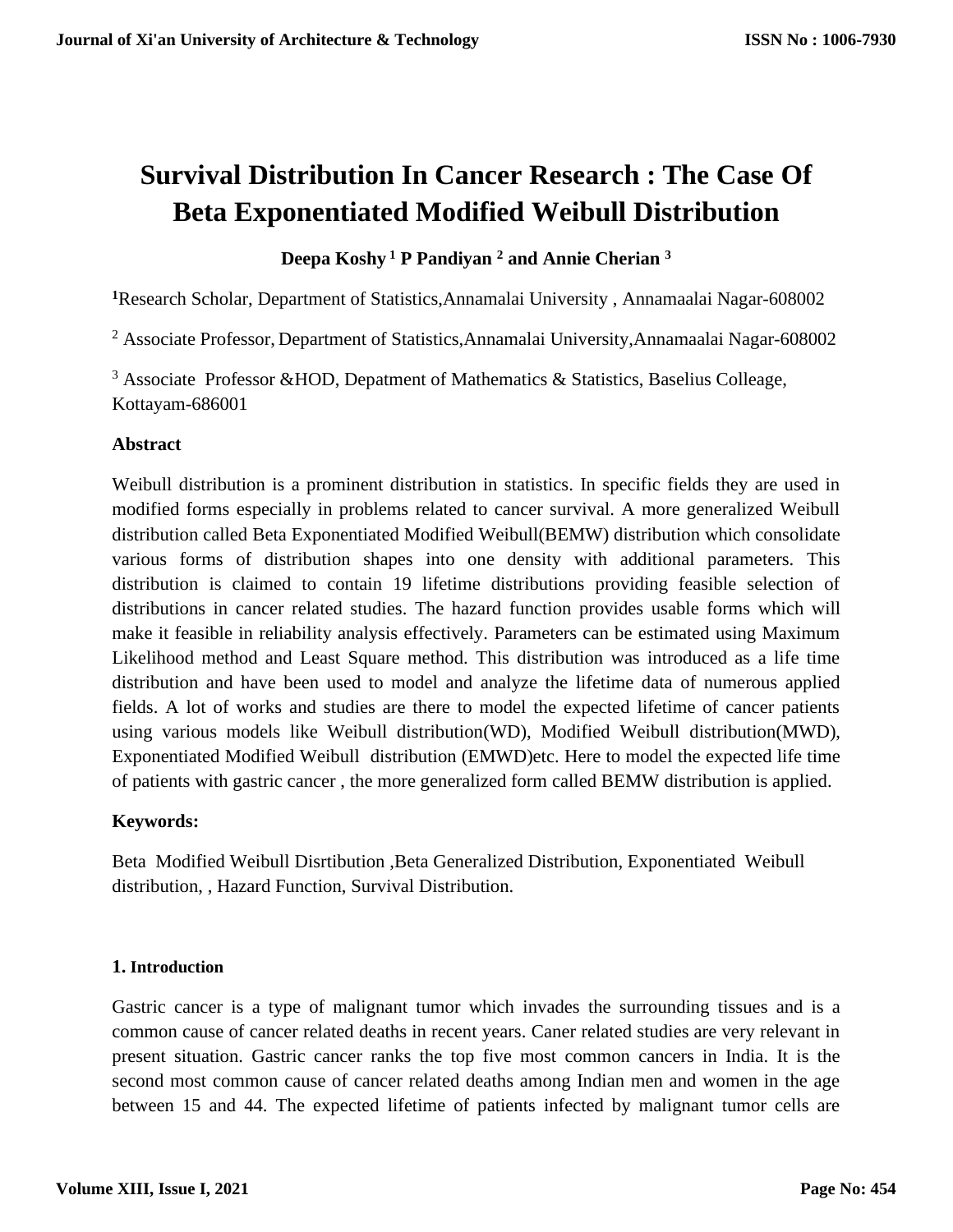modeled by cox model, weibull model and many other life time models. Zhu<sup>[3]</sup> explained the application of Weibull model for survival of patients with gastric cancer, and compares the Cox model with Weibull model and concluded that weibull model can elicit more precise results as an alternative to Cox. BEMW, is a new six parameter  $(\alpha, \beta, \gamma, \delta, \lambda, \theta)$  generalized distribution which is expected to provide a generalized platform for studies related to weibull distribution. Many distributions become the special case of proposed distribution such as EMW distribution, the EW distribution, the generalized Rayleigh distribution , the beta EW distribution , the Beta Weibull distribution, the Weibull distribution, the generalized linear failure rate distribution, the exponentiated exponential distribution, the exponential distribution, the Rayleigh distribution.

Mirza et.al.,<sup>[4]</sup> (2019) was introduced the concept of Beta Generalized(Beta-G) and BEMW distributions and their confidence is BEMW will be superior to all areas where Weibull Distribution is applicable. These distributions can be detailed by using Beta- normal distribution and its applications, Eugene et al.,<sup>[2]</sup>(2002). Diana and Igor<sup>[1]</sup> (2012), explained a Weibull Model Extension to Estimate Cancer Latency. Pandiyan and Koventhan [6] (2018) estimated the Survival time of Cancer Patients and Pandiyan et.al.,[7] **(2018)** estimated the survival time of cancer drinker patients using stochastic model.

## **2. Model description**

The Beta –G distribution is defined using cdf

$$
F(y) = I_{D(y)}(\alpha, \beta) = \frac{B_{D(y)}(\alpha, \beta)}{B(\alpha, \beta)}
$$
  
\n
$$
F(y) = \frac{1}{B(\alpha, \beta)} \int_0^{D(y)} z^{\alpha - 1} (1 - z)^{\beta - 1} dz \; ; \; for \; \alpha, \beta > 0
$$
\n(1)

Where  $D(y)$  denotes the cdf of parent distribution,  $\alpha, \beta$  are the shape parameters, and its role is to increase skewness and tail weight. The  $B_{D(v)}(\alpha,\beta)$  and  $I_{D(v)}(\alpha,\beta)$  denote the incomplete beta function and incomplete beta ratio respectively.

Let  $d(y)$  be the pdf of the parent distribution. Then the pdf of the new Beta  $-G$  distribution can be obtained as

$$
f(y) = \frac{1}{B(\alpha, \beta)} [D(y)]^{\alpha - 1} [1 - D(y)]^{\beta - 1} d(y)
$$
 (2)

There are many other studies that have applied the methodology of the Beta –G distribution and obtained more flexible distributions than their base distribution. Here we use the BEMW distribution using the generalizations given above taking the EMW distribution as the base distribution. For the EMW distribution with four parameters  $(\gamma, \delta, \lambda, \theta)$ , the cdf and pdf are given as follows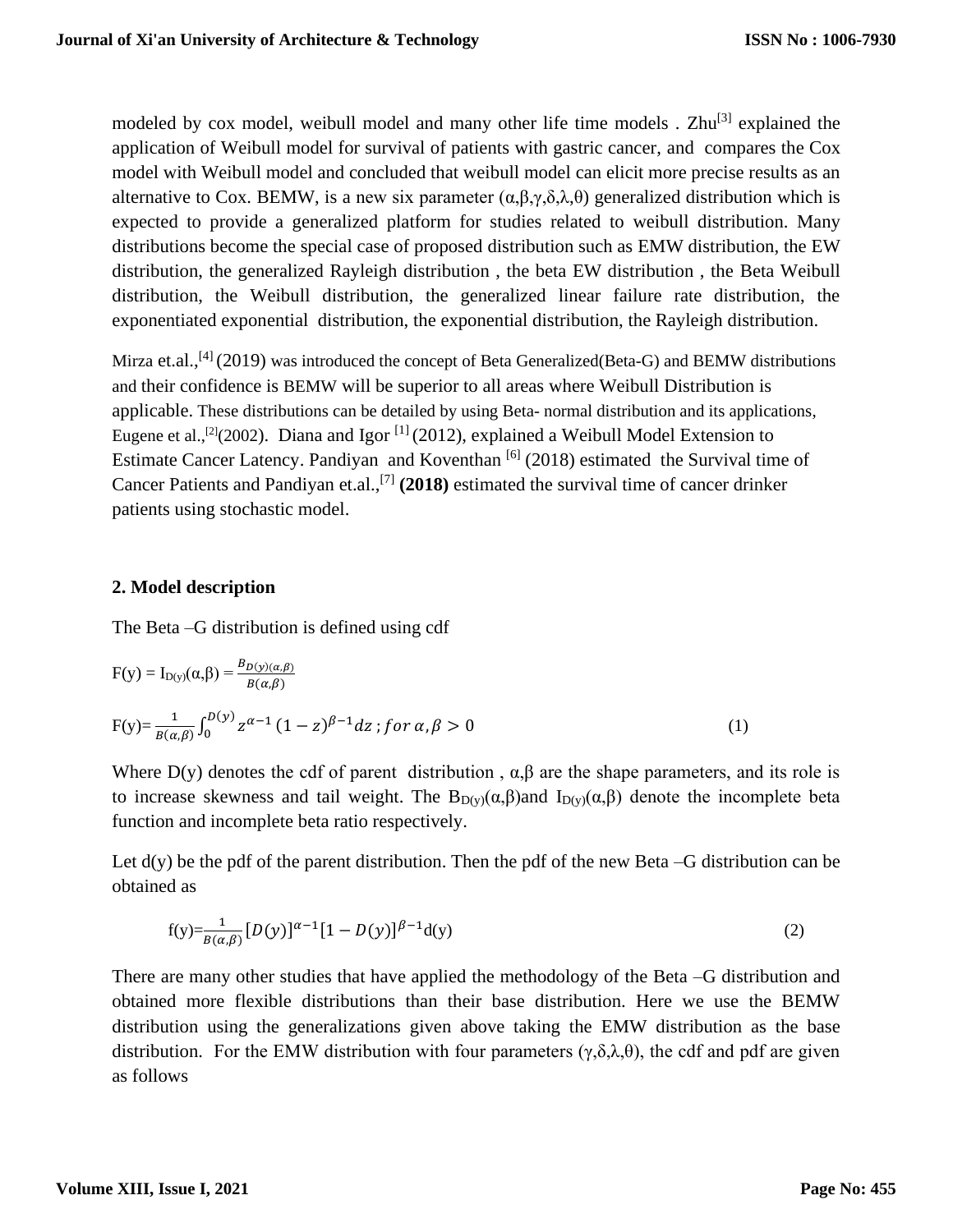$$
D(y) = \left[1 - e^{-(\delta y + (\theta y)^{\lambda})}\right]^{\gamma}
$$
 (3)

$$
d(y) = \gamma \left[ \delta + \lambda \theta^{\lambda} y^{\lambda - 1} \right] e^{-\left( \delta y + (\theta y)^{\lambda} \right)} \left[ 1 - e^{-\left( \delta y + (\theta y)^{\lambda} \right)} \right]^{\gamma - 1}
$$
 (4)

where  $\delta$  and  $\theta$ are scale  $\lambda$  and  $\gamma$  are shape parameters, and  $y, \gamma, \lambda, \theta, \delta > 0$ . The cdf of BEMW distribution is obtained by taking  $D(y)$  given in (3) of EMW distribution in (1) in the following form

$$
F(y) = I_{\left[1 - e^{-(\delta y + (\theta y)^{\lambda})}\right]^{\gamma}} (\alpha, \beta)
$$
  
\n
$$
F(y) = \frac{1}{B(\alpha, \beta)} \int_0^{\left[1 - e^{-(\delta y + (\theta y)^{\lambda})}\right]^{\gamma}} z^{\alpha - 1} (1 - z)^{\beta - 1} dz; \text{ for } y, \alpha, \beta, \gamma, \delta, \theta > 0
$$
\n(5)

The corresponding density function of BEMW distribution can be obtained using (2) to (4) as

$$
f(y) = \frac{\gamma[\delta + \lambda \theta^{\lambda} y^{\lambda - 1}]}{B(\alpha, \beta)} e^{-\left(\delta y + (\theta y)^{\lambda}\right)} \left[1 - e^{-\left(\delta y + (\theta y)^{\lambda}\right)}\right]^{\alpha \gamma - 1} \left\{1 - \left[1 - e^{-\left(\delta y + (\theta y)^{\lambda}\right)}\right]^{\gamma}\right\}^{\beta - 1}
$$
(6)

It is observed that the pdf of BEMW distribution assumed the exponential skewed to symmetric shape , depending on the values of the parameters.

### **3. Special cases of BEMW Distribution**

This distribution includes 19 lifetime distributions as special cases. This specialty itself shows its importance in reliability theory and survival analysis. The most popularly used distribution in survival analysis is two parameter Weibull distribution(WD), Wallodi Weibull<sup>[9]</sup> (1951) for  $\alpha = \beta = \gamma = 1$  and  $\delta = 0$  which is a special case of this new distribution. Beta Exponentiated Weibull (BEW)distribution  $(\alpha, \beta, \gamma, \lambda, \theta)$  defined by Singla et al.<sup>[8]</sup>(2012) is a special case of this new distribution for its  $\delta = 0$ . For  $\alpha = \beta = 1$  and  $\delta = 0$  its density reduces its form to Exponentiated Weibull (EW) Distribution developed by Pal et al.,  $^{[5]}$ (2006). The Beta Modified Weibull Distribution (BMW), Beta Exponentiated Exponential Distribution(BEE) and 14 other distributions of this family are special cases of this six parameter distribution.

#### 4.**Reliability analysis**

Reliability analysis is a procedure to quantitatively assess the mature product at every stage of its life cycle. In reliability analysis the survival function and hazard rate function are very important.

# **5.Survival function**

The survival function provides the probability of a product surviving for a specific time. The survival function is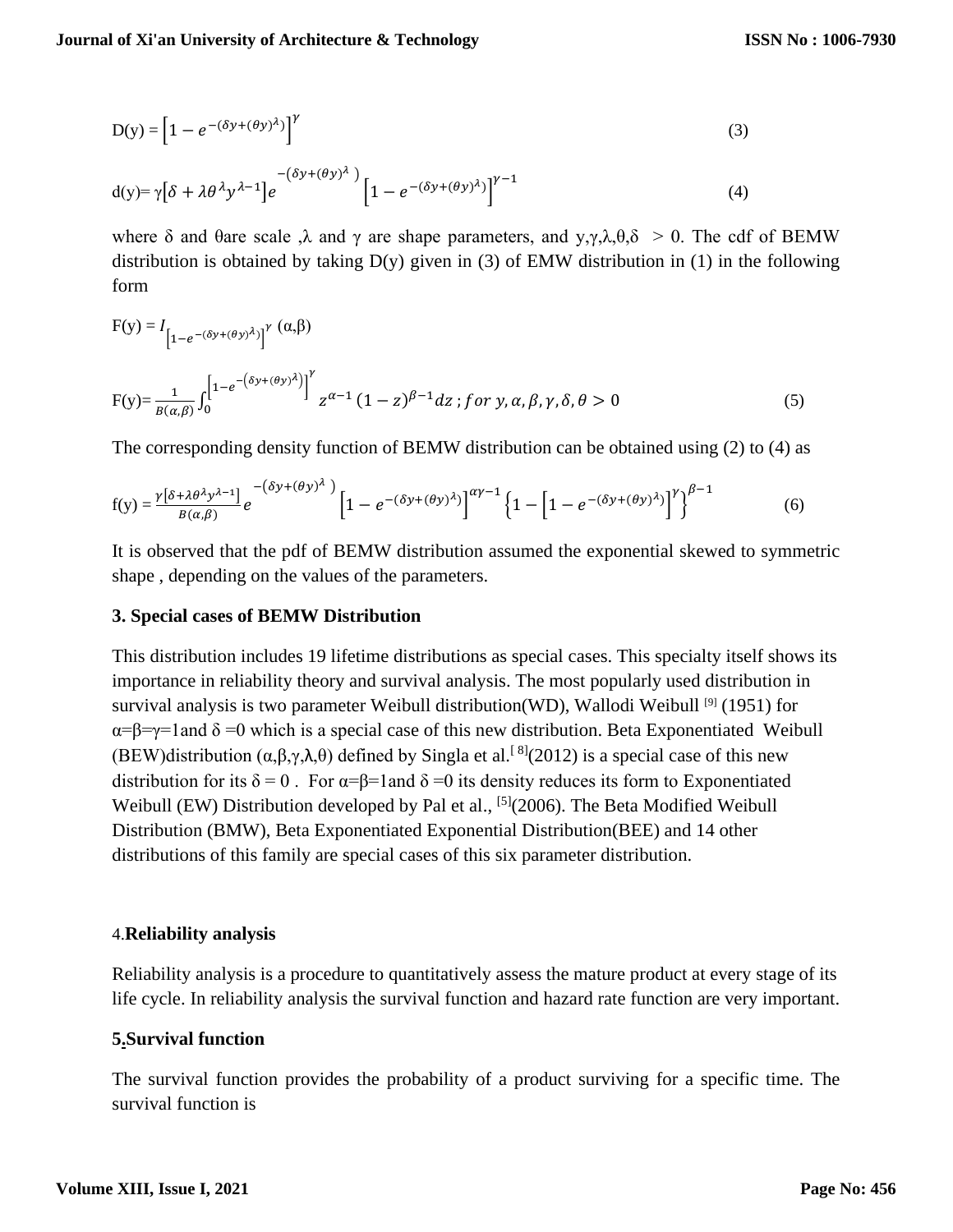$$
\bar{F}(y) = P(Y > y) = \int_{y}^{\infty} f(y) dy = 1 - F(y) = I_{[1 - D(y)]}(\beta, \alpha)
$$

The cdf of BEMW distribution be substituted to obtain the survival function of the distribution as

$$
\overline{F}(y) = \frac{1}{B(\beta,\alpha)} \sum_{j=0}^{\alpha-1} \sum_{k=0}^{\beta+j} \frac{(-1)^{j+k} \Gamma(\alpha)}{\Gamma(\alpha-j) \Gamma(j+1)(\beta+j)} {\beta+j \choose k} D_{\gamma k, \delta, \lambda, \theta}(y)
$$

#### **6.Hazard function**

The Hazard function of BEMW distribution is given by the expression

h(y) = 
$$
\frac{f(y)}{\bar{F}(y)}
$$
  
\nh(y) =  $\frac{\gamma[\delta + \lambda \theta^{\lambda} y^{\lambda - 1}]}{B(\alpha, \beta)I_{[1 - D(y)]}(\beta, \alpha)} e^{- (\delta y + (\theta y)^{\lambda})} \left[ 1 - e^{-(\delta y + (\theta y)^{\lambda})} \right]^{\alpha y - 1} \left\{ 1 - \left[ 1 - e^{-(\delta y + (\theta y)^{\lambda})} \right]^{\gamma} \right\}^{\beta - 1}$ 

As the BEMW model is most flexible it can accommodate possible forms of hazard function such as

Decreasing ii) bathtub(decreasing-stable-increasing) iii) upside-down bathtub(increasingdecreasing) iv) stable and increasing and  $v$ ) unimodal

#### **7.Parameter estimation- maximum likely hood estimation**

Let  $Y_1, Y_2, \ldots, Y_n$  be independent random variables following a BEMW distribution of size n with parameters  $(\alpha, \beta, \gamma, \delta, \lambda, \theta)$ .

The log likelihood function is obtained in the following form

$$
\log L = \log \gamma + \log(\delta + \lambda \theta^{\lambda} y^{\lambda - 1}) - (\delta y + (\theta y)^{\lambda}) - \log B(\alpha, \beta) + (\alpha \gamma - 1) \log \left[1 - e^{-(\delta y + (\theta y)^{\lambda})}\right] + (\beta - 1) \log \left[1 - (1 - e^{-(\delta y + (\theta y)^{\lambda})})^{\gamma}\right]
$$

The ML estimators for the parameters  $(\alpha, \beta, \gamma, \delta, \lambda, \theta)$  are obtained as follows

$$
\frac{\partial \log L}{\partial \alpha} = \psi(\alpha + \beta) - \psi(\alpha) + \gamma \log \left[ 1 - e^{-(\delta y + (\theta y)^2)} \right]
$$

$$
\frac{\partial \log L}{\partial \beta} = \psi(\alpha + \beta) - \psi(\beta) + \log \left[ 1 - (1 - e^{-(\delta y + (\theta y)^2)})^{\gamma} \right]
$$

$$
\frac{\partial \log L}{\partial \gamma} = \frac{1}{\gamma} + \alpha \log \left[ 1 - e^{-(\delta y + (\theta y)^2)} \right] - \frac{(\beta - 1)(1 - e^{-(\delta y + (\theta y)^2})^{\gamma} \log \left[ 1 - e^{-(\delta y + (\theta y)^2}) \right]}{\left[ 1 - (1 - e^{-(\delta y + (\theta y)^2})^{\gamma} \right]}
$$

#### **Volume XIII, Issue I, 2021**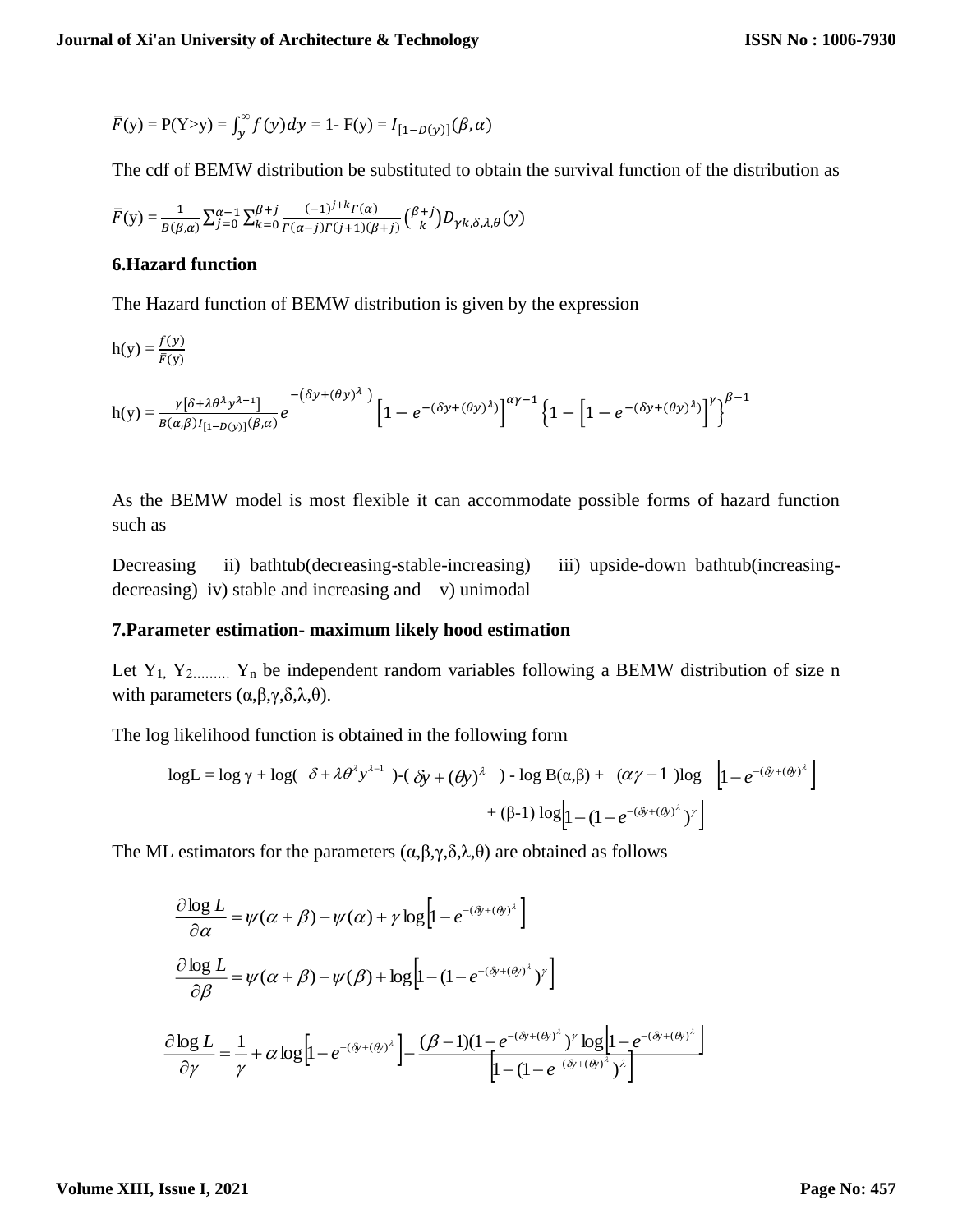**Xi'an University of Architecture & Technology**\n**ISSN No : 100**\n
$$
\frac{\partial \log L}{\partial \lambda} = \frac{\theta^{\lambda} y^{\lambda-1} \left[ 1 + \lambda \log(\theta) + \lambda \log(y) \right]}{\left[ \delta + \lambda \theta^{y} y^{\lambda-1} \right]} - (\theta y)^{\lambda} \log(\theta y) + \frac{(\alpha \gamma - 1)(\theta y)^{\lambda} \log(\theta y) e^{-(\delta y + (\theta y)^{\lambda})}}{\left[ 1 - e^{-(\delta y + (\theta y)^{\lambda})} \right]} \frac{\partial \log L}{\partial \delta} = \frac{1}{\left[ \delta + \lambda \theta^{\lambda} y^{\lambda-1} \right]} - y + \frac{(\alpha \gamma - 1) y e^{-(\delta y + (\theta y)^{\lambda})}}{\left[ 1 - e^{-(\delta y + (\theta y)^{\lambda})} \right]} - \frac{(\beta - 1) y e^{-(\delta y + (\theta y)^{\lambda})} \left[ 1 - e^{-(\delta y + (\theta y)^{\lambda})} \right]^{\lambda}}{\left[ 1 - (1 - e^{-(\delta y + (\theta y)^{\lambda})}) \right]^{\lambda}} \frac{\gamma}{\left[ 1 - (1 - e^{-(\delta y + (\theta y)^{\lambda})}) \right]^{\lambda}} \frac{\gamma}{\left[ 1 - (1 - e^{-(\delta y + (\theta y)^{\lambda})}) \right]^{\lambda}} \frac{\gamma}{\left[ 1 - (1 - e^{-(\delta y + (\theta y)^{\lambda})}) \right]^{\lambda}} \frac{\gamma}{\left[ 1 - (1 - e^{-(\delta y + (\theta y)^{\lambda})}) \right]^{\lambda}} \frac{\gamma}{\left[ 1 - (1 - e^{-(\delta y + (\theta y)^{\lambda})}) \right]^{\lambda}} \frac{\gamma}{\left[ 1 - (1 - e^{-(\delta y + (\theta y)^{\lambda})}) \right]^{\lambda}} \frac{\gamma}{\left[ 1 - (1 - e^{-(\delta y + (\theta y)^{\lambda})}) \right]^{\lambda}} \frac{\gamma}{\left[ 1 - (1 - e^{-(\delta y + (\theta y)^{\lambda})}) \right]^{\lambda}} \frac{\gamma}{\left[ 1 - (1 - e^{-(\delta y + (\theta y)^{\lambda})}) \right]^{\lambda}} \frac{\gamma}{\left[ 1 - (1 - e^{-(\delta y + (\theta y)^{\lambda})}) \right]^{\lambda}} \frac{\gamma}{\left[ 1 - (1 - e^{-(\delta y + (\theta y)^{\lambda})}) \right]^{\lambda}} \frac{\gamma}{\left[ 1 - (
$$

$$
\frac{\partial \log L}{\partial \theta} = \frac{\lambda^2 y^{\lambda - 1} \theta^{\lambda - 1}}{\left[\delta + \lambda \theta^{\lambda} y^{\lambda - 1}\right]} - \lambda \theta^{\lambda} y^{\lambda - 1} + \frac{(\alpha \gamma - 1) e^{-(\delta y + (\theta y)^{\lambda})} \lambda \theta^{\lambda} y^{\lambda - 1}}{\left[1 - e^{-(\delta y + (\theta y)^{\lambda})}\right]} \qquad - \frac{\gamma (\beta - 1) \lambda \theta^{\lambda} y^{\lambda - 1} e^{-(\delta y + (\theta y)^{\lambda})} \left[1 - e^{-(\delta y + (\theta y)^{\lambda})} \right]^{\gamma - 1}}{\left[1 - (1 - e^{-(\delta y + (\theta y)^{\lambda})})^{\gamma}\right]}
$$

# **8. Data analysis**

The pdf of BMW distribution for varying parameters are shown below (table 1)

Table 1 The pdf of BMW distribution for varying parameters

| y           | First      | Second     | Third      | Fourth       |
|-------------|------------|------------|------------|--------------|
| 0.1         | $2.61E-10$ | $2.61E-10$ | $3.65E-06$ | 1.502701     |
| 0.2         | 8.1E-08    | 8.29E-08   | 0.000264   | 0.23705      |
| 0.3         | 2.07E-06   | 2.24E-06   | 0.00258    | 0.046951     |
| 0.4         | 1.98E-05   | 2.39E-05   | 0.011142   | 0.010287     |
| 0.5         | 0.000118   | 0.000164   | 0.030935   | 0.002384     |
| 0.6         | 0.000565   | 0.000902   | 0.065163   | 0.000572     |
| 0.7         | 0.002502   | 0.004418   | 0.11378    | 0.00014      |
| 0.8         | 0.01099    | 0.019788   | 0.173604   | $3.5E - 0.5$ |
| 0.9         | 0.048053   | 0.079669   | 0.239461   | $8.82E - 06$ |
| 1           | 0.197785   | 0.275007   | 0.305597   | $2.24E-06$   |
| $1\,$ , $1$ | 0.689253   | 0.763668   | 0.366818   | 5.72E-07     |
| 1.2         | 1.770531   | 1.594528   | 0.419179   | $1.47E - 07$ |
| 1.3         | 2.90154    | 2.358158   | 0.460225   | $3.77E - 08$ |
| 1.4         | 2.691693   | 2.367239   | 0.488914   | 9.72E-09     |
| 1.5         | 1.314821   | 1.580196   | 0.505358   | $2.51E-09$   |
| 1.6         | 0.328572   | 0.700727   | 0.510505   | $6.48E-10$   |
| 1.7         | 0.041076   | 0.208087   | 0.505819   | $1.68E-10$   |
| 1.8         | 0.002413   | 0.041471   | 0.493016   | $4.34E - 11$ |
| 1.9         | 5.91E-05   | 0.005463   | 0.473863   | $1.12E-11$   |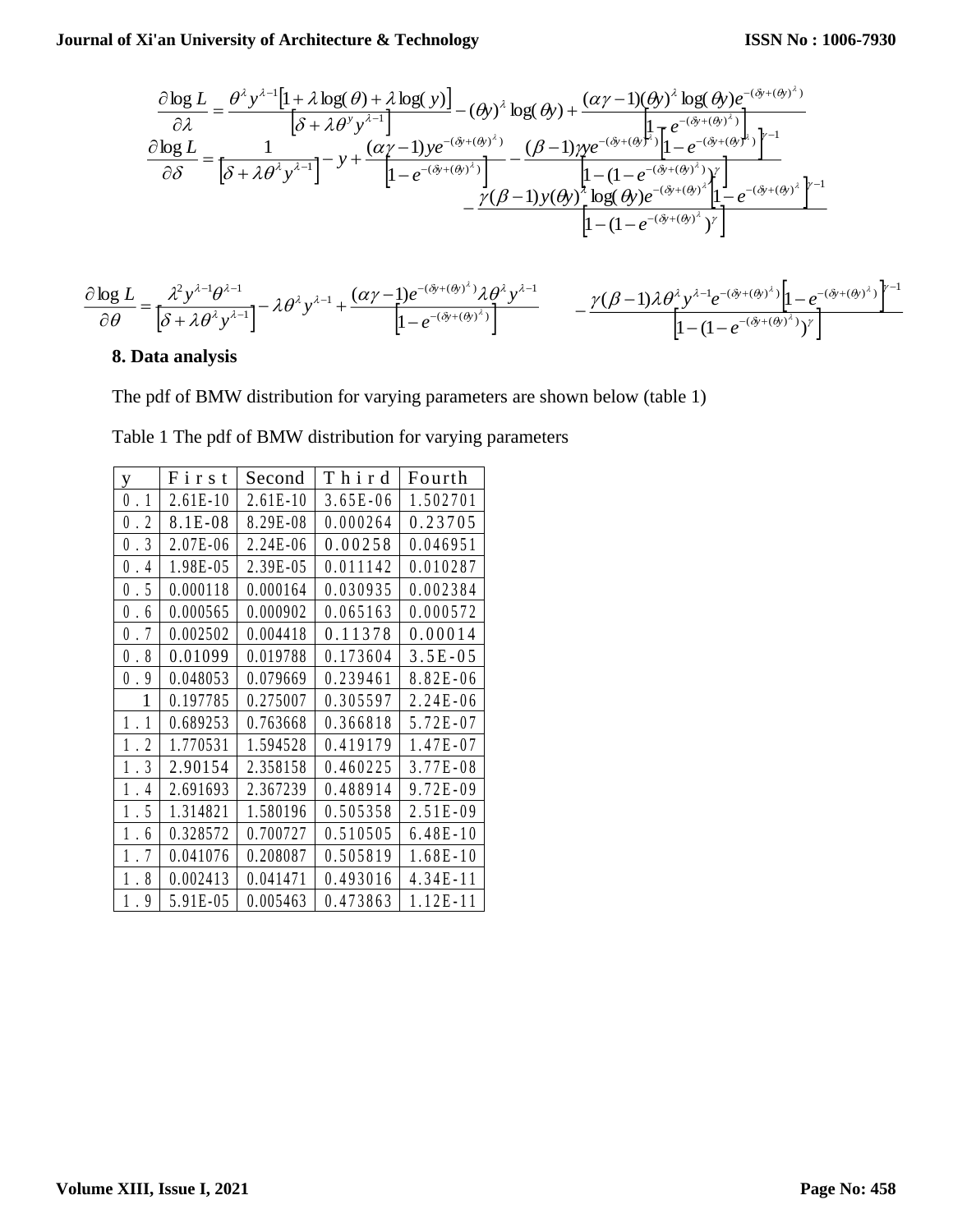

Figure 1 The pdf of BMW distribution for varying parameters

The possible shapes of hazard function of various parametric values of BEMW distribution are sketched below: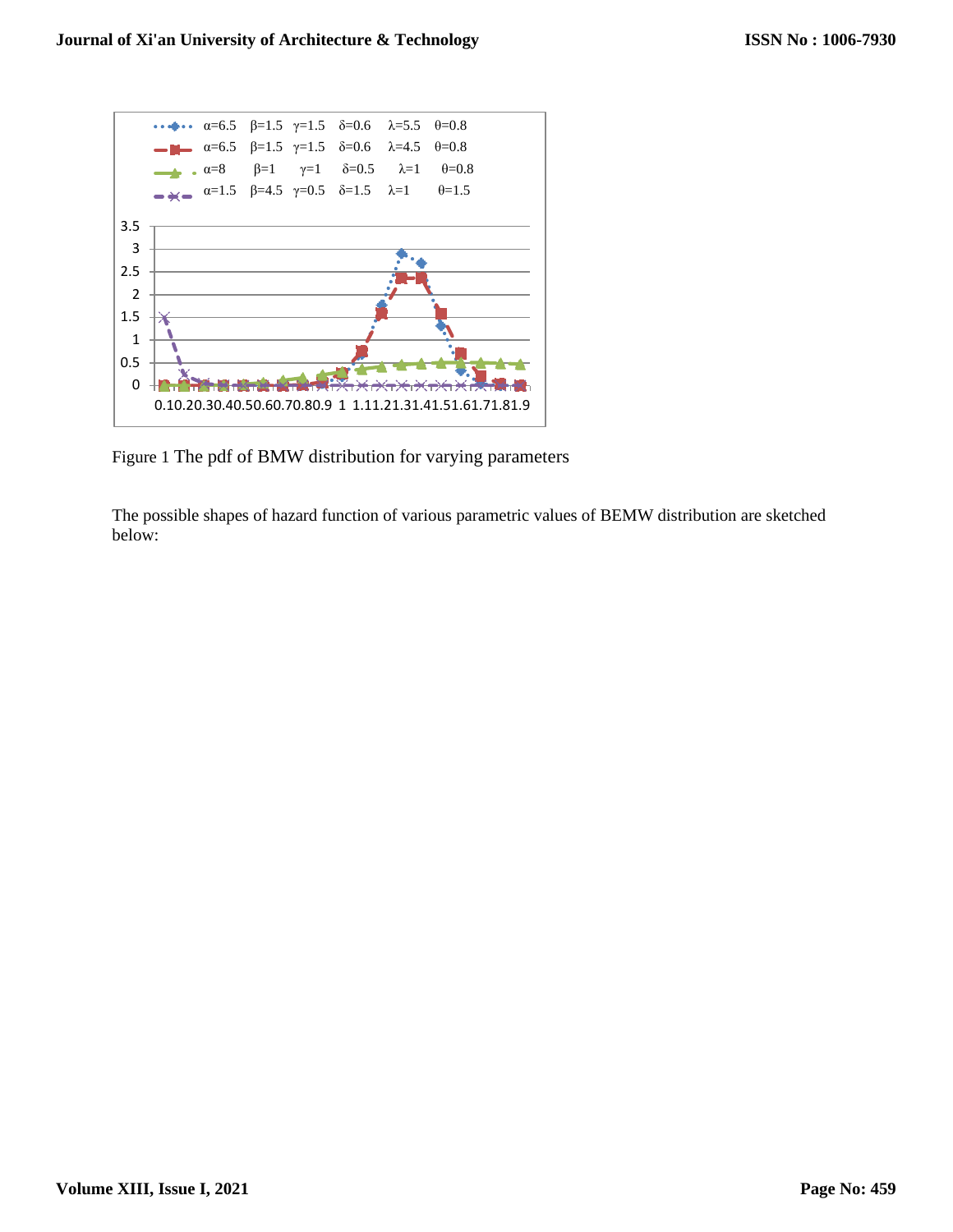| V   | 1 st     | 2nd      | 3 rd     |
|-----|----------|----------|----------|
| 0.5 | 0.105713 | 0.36809  | 4.6E-05  |
| 2   | 0.029935 | 0.138046 | 0.002199 |
| 4   | 0.015903 | 0.086259 | 0.010559 |
| 6   | 0.010977 | 0.066063 | 0.02354  |
| 8   | 0.008435 | 0.054918 | 0.039628 |
| 10  | 0.006877 | 0.047724 | 0.057924 |
| 25  | 0.002965 | 0.027718 | 0.069235 |
| 30  | 0.002567 | 0.025073 | 0.070974 |
| 35  | 0.00232  | 0.023092 | 0.071054 |
| 40  | 0.002178 | 0.021544 | 0.070174 |
| 50  | 0.002092 | 0.019272 | 0.055838 |
| 65  | 0.00219  | 0.017038 | 0.036268 |
| 70  | 0.00223  | 0.016483 | 0.03557  |
| 75  | 0.002245 | 0.015994 | 0.034887 |
| 80  | 0.002223 | 0.01556  | 0.034222 |
| 85  | 0.002156 | 0.015171 | 0.033581 |

Table 2. Hazard function of various parametric values of BEMW distribution



Figure 2. Hazard function of various parametric values of BEMW distribution